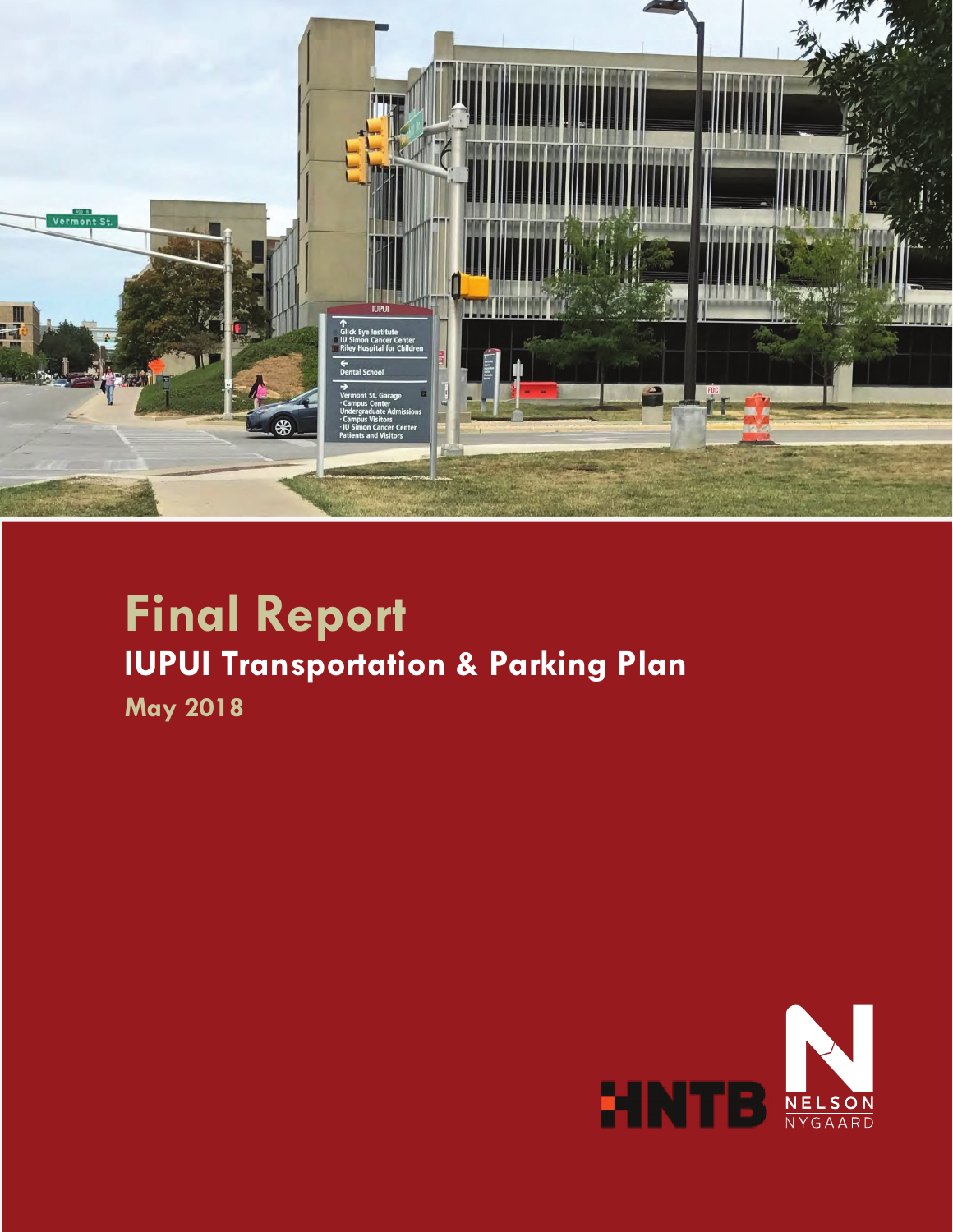# Transportation & Parking Plan | Final Report<br>|UPU|

### **Table of Contents**

# **Table of Figures**

#### Page

| Figure 1  |                                                                          |  |
|-----------|--------------------------------------------------------------------------|--|
| Figure 2  |                                                                          |  |
| Figure 3  |                                                                          |  |
| Figure 4  |                                                                          |  |
| Figure 5  |                                                                          |  |
| Figure 6  | Existing Parking and Transportation Services Organization Chart 24       |  |
| Figure 7  | Jag Spots Interface Showing a 70%-Occupied Blackford Garage @ 11:30 AM25 |  |
| Figure 8  |                                                                          |  |
| Figure 9  |                                                                          |  |
| Figure 10 |                                                                          |  |
| Figure 11 | Campus Parking Inventory - Surface Parking by Primary Parking Market29   |  |
| Figure 12 |                                                                          |  |
| Figure 13 |                                                                          |  |
|           |                                                                          |  |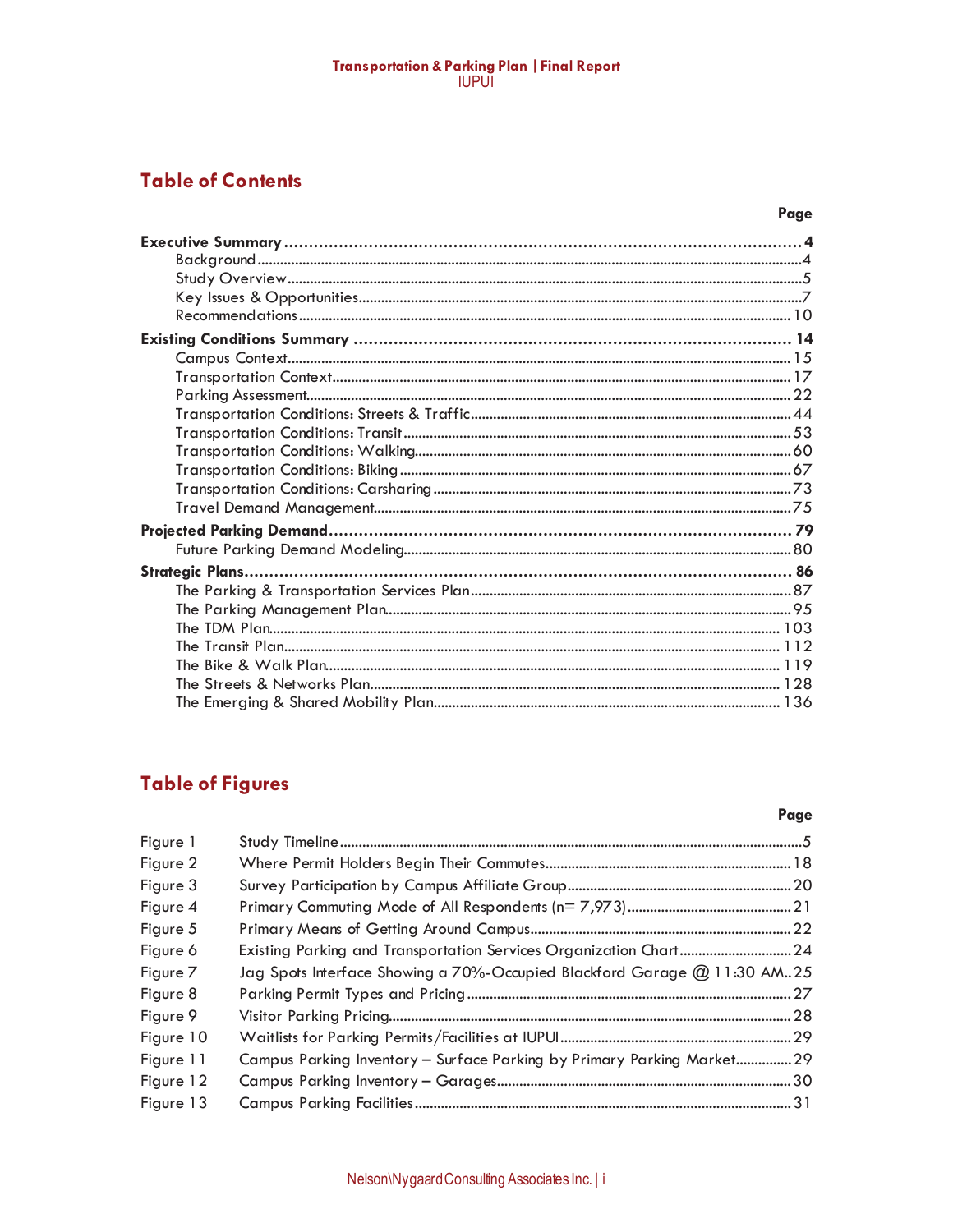#### **Transportation & Parking Plan |Final Report**  IUPUI

| 1PM Availability - January Return of Students to End of Classes36<br>Figure 23<br>Figure 25<br>Figure 26<br>Figure 27<br>Figure 28<br>Figure 29<br>Figure 30<br>Figure 31<br>Figure 32<br>Figure 33<br>Figure 34<br>Figure 35<br>Figure 36<br>Figure 37<br>Figure 38<br>Figure 39<br>Figure 40<br>Figure 41<br>Figure 42<br>Figure 43<br>Figure 44<br>Figure 45<br>Figure 46<br>Figure 47<br>Figure 48<br>Figure 49<br>Figure 50<br>Baseline Parking Demand and Future Parking Supply Scenarios 82<br>Figure 51<br>Figure 52<br>Figure 53<br>Figure 54<br>Future Parking Demand with Demand-Based Pricing and Formal TDM Program 85<br>Figure 55<br>Figure 56<br>Figure 57 | Figure 14 |  |
|----------------------------------------------------------------------------------------------------------------------------------------------------------------------------------------------------------------------------------------------------------------------------------------------------------------------------------------------------------------------------------------------------------------------------------------------------------------------------------------------------------------------------------------------------------------------------------------------------------------------------------------------------------------------------|-----------|--|
|                                                                                                                                                                                                                                                                                                                                                                                                                                                                                                                                                                                                                                                                            | Figure 15 |  |
|                                                                                                                                                                                                                                                                                                                                                                                                                                                                                                                                                                                                                                                                            | Figure 16 |  |
|                                                                                                                                                                                                                                                                                                                                                                                                                                                                                                                                                                                                                                                                            | Figure 17 |  |
|                                                                                                                                                                                                                                                                                                                                                                                                                                                                                                                                                                                                                                                                            | Figure 18 |  |
|                                                                                                                                                                                                                                                                                                                                                                                                                                                                                                                                                                                                                                                                            | Figure 19 |  |
|                                                                                                                                                                                                                                                                                                                                                                                                                                                                                                                                                                                                                                                                            | Figure 20 |  |
|                                                                                                                                                                                                                                                                                                                                                                                                                                                                                                                                                                                                                                                                            | Figure 21 |  |
|                                                                                                                                                                                                                                                                                                                                                                                                                                                                                                                                                                                                                                                                            | Figure 22 |  |
|                                                                                                                                                                                                                                                                                                                                                                                                                                                                                                                                                                                                                                                                            |           |  |
|                                                                                                                                                                                                                                                                                                                                                                                                                                                                                                                                                                                                                                                                            | Figure 24 |  |
|                                                                                                                                                                                                                                                                                                                                                                                                                                                                                                                                                                                                                                                                            |           |  |
|                                                                                                                                                                                                                                                                                                                                                                                                                                                                                                                                                                                                                                                                            |           |  |
|                                                                                                                                                                                                                                                                                                                                                                                                                                                                                                                                                                                                                                                                            |           |  |
|                                                                                                                                                                                                                                                                                                                                                                                                                                                                                                                                                                                                                                                                            |           |  |
|                                                                                                                                                                                                                                                                                                                                                                                                                                                                                                                                                                                                                                                                            |           |  |
|                                                                                                                                                                                                                                                                                                                                                                                                                                                                                                                                                                                                                                                                            |           |  |
|                                                                                                                                                                                                                                                                                                                                                                                                                                                                                                                                                                                                                                                                            |           |  |
|                                                                                                                                                                                                                                                                                                                                                                                                                                                                                                                                                                                                                                                                            |           |  |
|                                                                                                                                                                                                                                                                                                                                                                                                                                                                                                                                                                                                                                                                            |           |  |
|                                                                                                                                                                                                                                                                                                                                                                                                                                                                                                                                                                                                                                                                            |           |  |
|                                                                                                                                                                                                                                                                                                                                                                                                                                                                                                                                                                                                                                                                            |           |  |
|                                                                                                                                                                                                                                                                                                                                                                                                                                                                                                                                                                                                                                                                            |           |  |
|                                                                                                                                                                                                                                                                                                                                                                                                                                                                                                                                                                                                                                                                            |           |  |
|                                                                                                                                                                                                                                                                                                                                                                                                                                                                                                                                                                                                                                                                            |           |  |
|                                                                                                                                                                                                                                                                                                                                                                                                                                                                                                                                                                                                                                                                            |           |  |
|                                                                                                                                                                                                                                                                                                                                                                                                                                                                                                                                                                                                                                                                            |           |  |
|                                                                                                                                                                                                                                                                                                                                                                                                                                                                                                                                                                                                                                                                            |           |  |
|                                                                                                                                                                                                                                                                                                                                                                                                                                                                                                                                                                                                                                                                            |           |  |
|                                                                                                                                                                                                                                                                                                                                                                                                                                                                                                                                                                                                                                                                            |           |  |
|                                                                                                                                                                                                                                                                                                                                                                                                                                                                                                                                                                                                                                                                            |           |  |
|                                                                                                                                                                                                                                                                                                                                                                                                                                                                                                                                                                                                                                                                            |           |  |
|                                                                                                                                                                                                                                                                                                                                                                                                                                                                                                                                                                                                                                                                            |           |  |
|                                                                                                                                                                                                                                                                                                                                                                                                                                                                                                                                                                                                                                                                            |           |  |
|                                                                                                                                                                                                                                                                                                                                                                                                                                                                                                                                                                                                                                                                            |           |  |
|                                                                                                                                                                                                                                                                                                                                                                                                                                                                                                                                                                                                                                                                            |           |  |
|                                                                                                                                                                                                                                                                                                                                                                                                                                                                                                                                                                                                                                                                            |           |  |
|                                                                                                                                                                                                                                                                                                                                                                                                                                                                                                                                                                                                                                                                            |           |  |
|                                                                                                                                                                                                                                                                                                                                                                                                                                                                                                                                                                                                                                                                            |           |  |
|                                                                                                                                                                                                                                                                                                                                                                                                                                                                                                                                                                                                                                                                            |           |  |
|                                                                                                                                                                                                                                                                                                                                                                                                                                                                                                                                                                                                                                                                            |           |  |
|                                                                                                                                                                                                                                                                                                                                                                                                                                                                                                                                                                                                                                                                            |           |  |
|                                                                                                                                                                                                                                                                                                                                                                                                                                                                                                                                                                                                                                                                            |           |  |
|                                                                                                                                                                                                                                                                                                                                                                                                                                                                                                                                                                                                                                                                            |           |  |
|                                                                                                                                                                                                                                                                                                                                                                                                                                                                                                                                                                                                                                                                            | Figure 58 |  |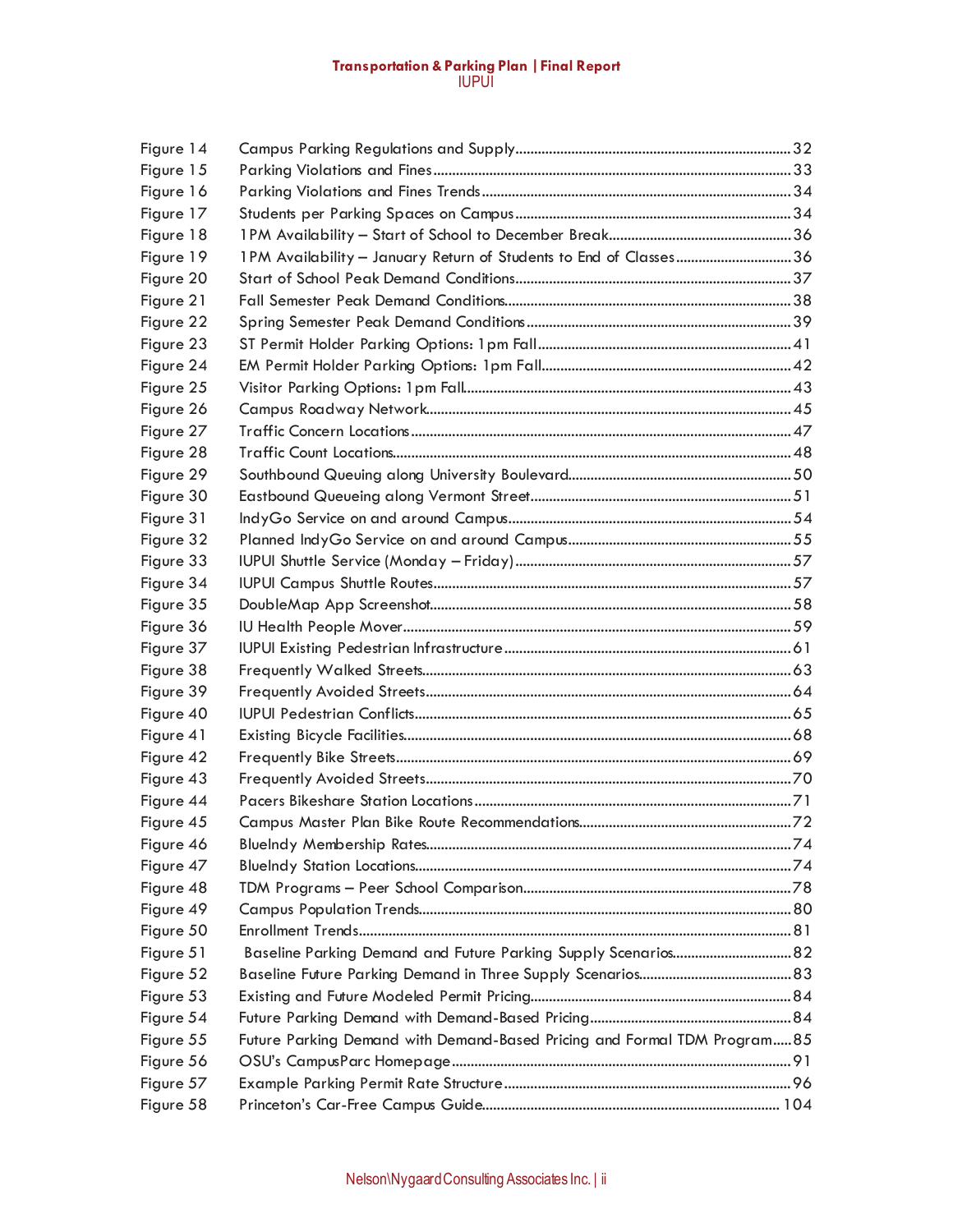## **PEDESTRIAN & BICYCLE NETWORKS**

Though IUPUI does not yet have a complete connective network of facilities for pedestrians and bicyclists, the campus's flat topography and regional greenway network connections create a supportive environment for both. IUPUI's most significant walking and cyclingconnections are the two regional off-street trails that cut through the campus: the Indianapolis Cultural Trail and the White River Wahapani Trail. W. Michigan Street and W. New York Street are the most significant bike facilities on campus. W. New York Street was recently convertedfrom one-way arterialdesign to two-way street design with landscaped medians and off-street, bi-directional bike lanes, and W. Michigan Street is undergoing the same conversion. The bike lanes on Michigan and New York Streets extend as unprotected bike lanes westward across the White River to connect the IUPUI campus to the path on the west bank of the river.

A proposed extension of the Indianapolis Cultural Trail would extend along two blocks of Indiana Avenue between 8th and 10th Streets, and along 10th Street between Indiana Avenue and the White River. This additional stretch of off-street path would provide additional links to the White River Wahapani Trail and enhance bike/pedestrian mobility on the northern edge of IUPUI campus.

# **TRAVEL BEHAVIOR AND PATTERNS**

The Campus Transportation Survey was conducted From November 2017 through January 2018. More than 8,500 participants completed the survey,including undergraduate students, graduate students, faculty, staff, and other University affiliates. Participantsansweredquestions about travel patterns, mode choice and preferences, andparking experiences.



**Figure 2: Survey Participation by Campus Affiliate Group**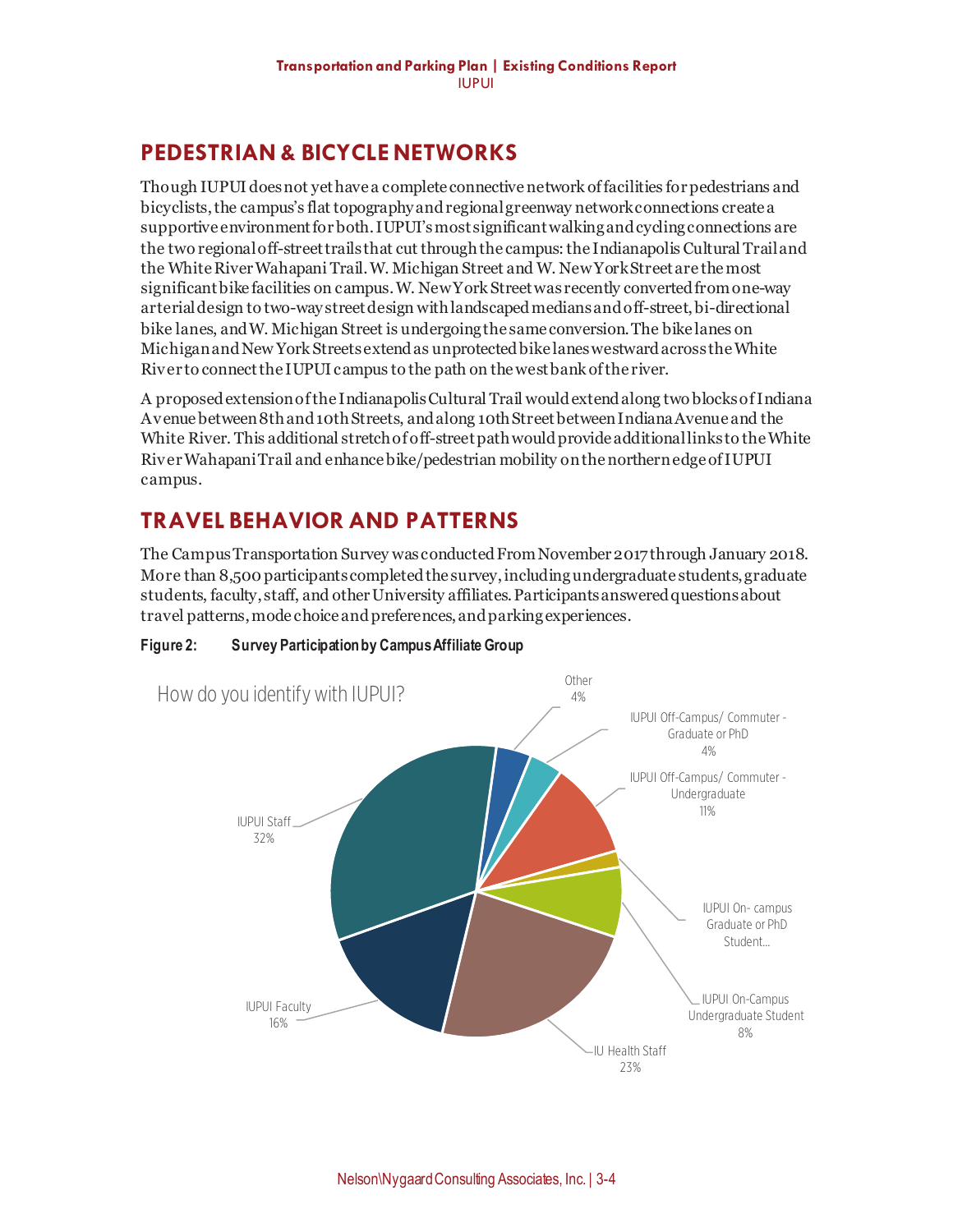#### **Transportation and Parking Plan | Existing Conditions Report**  IUPUI

The survey results reveal the dominance of driving, both to campus and within campus during the day . Nearly 90% of respondents drive alone to campus each day (Figure 3), including 87% of offcampus students, 63% of on-campus students, and 93% of employees. Based on survey responses and feedback provided during stakeholder meetings, this pattern is attributable, in part, to poor pedestrian connections surrounding and within the campus. This is consistent with the findings of the 2012 Campus Master Plan, which highlighted a series of barriers to walkability throughout the campus area.





Primary Commuting Mode-All Affiliates

work/campus schedules(52%) and a lack of transportation alternatives (38%) were the main reasons for why they drove alone to campus. Others indicated that public transportation and the IUPUI shuttle were not convenient (both reasons indicated by 28% of respondents).

Although walking makes up just two percent of primary commute choice, once affiliates are on campus, their primary mode of travel on campusis by foot, with 68% of all respondents reporting that they walk once on campus.Nonetheless, 24% of respondents say they drive between campus destinations. (Figure 4)